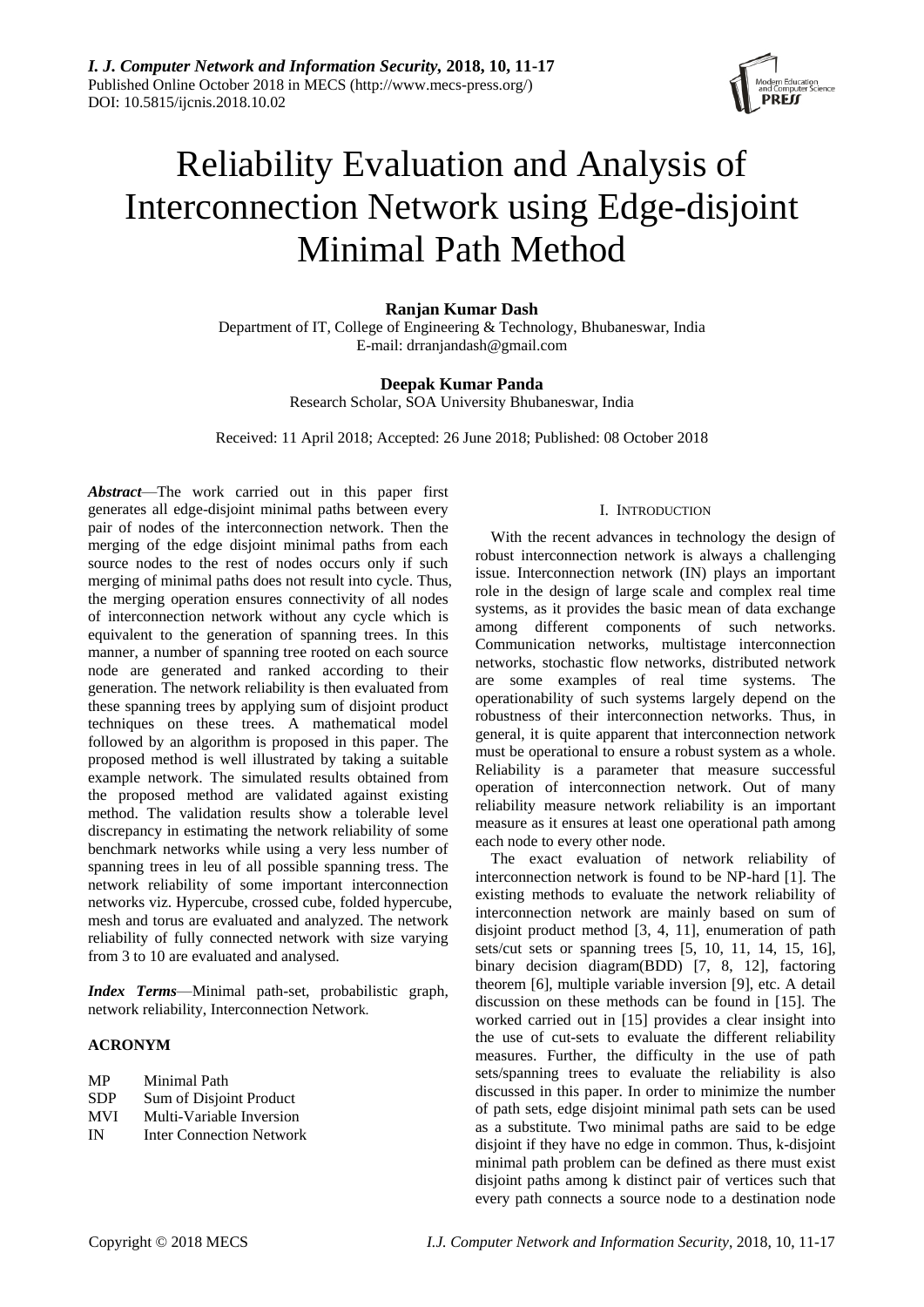pair[16].It is further found that this problem is NPcomplete even for K=2 [16].

The work carried out in this paper involves generation of edge disjoint pathsets among every pair of nodes. The connectivity among all the nodes is ensured by merging all disjoint minimal paths from each source node to rest of the nodes such that it does not form any cycle. Thus, a number of spanning tree rooted on that each nodes of the network are generated. The reliability is then evaluated by applying sum-of-disjoint technique on these spanning trees.The rest of the paper is organised as follow: Proposed method is presented in Section II, Section III illustrates the proposed method in step wise manner by taking a suitable example, Section IV comprises of the simulated results and discussions and Section V concludes the paper with its future scope.

## II. PROPOSED METHOD

The steps followed in the proposed method are as follows:

- 1. It generates all edge-disjoint minimal paths between every pair of nodes of the interconnection network.
- 2. The second step involves merging of the edge disjoint minimal paths from each source nodes to the rest of nodes occurs only if such merging of minimal paths does not result into cycle.
- 3. Step 2 ensures connectivity of all nodes of interconnection network without any cycle which is equivalent to the generation of spanning trees.
- 4. Step 1to 3 can be repeated to generate a number of spanning tree rooted on each source node are generated and ranked according to their generation.
- 5. The network reliability is then evaluated from these spanning trees by applying sum of disjoint product techniques on these trees.

The following Notations and assumption are used for the rest of the paper

### NOTATIONS

- *G G is the probabilistic graph of IN*
- *N number of nodes*
- *L number of links*

| р    | link reliability                             |
|------|----------------------------------------------|
| A    | adjacency matrix of $G$                      |
| D    | degree of a node with minimum connectivity   |
| NR   | network reliability                          |
| P    | minimal path                                 |
| d(v) | degree of the node v                         |
| D    | degree of the node with minimal connectivity |
|      |                                              |

*s, t source and destination nodes*

*Path\_set set of MPs from one source node to rest of the nodes of G*

i) The nodes are assumed to be perfectly reliable.

ii) The failure of the link are statistically independent with known probability.

The definition of edge disjoint minimal path is as follows: Two minimal paths  $P_i$  and  $P_j$  is said to be edge disjoint if they have no edge in common i.e.P<sub>i</sub>  $\cap$  P<sub>i</sub> =  $\emptyset$ 

*Theorem:* An upper bound to number of edge disjoint minimal paths $(K)$  between any pair of nodes s and t  $=$  minimum  $\{d(s), d(t)\}\)$ 

*Proof:* The connectivity of a node v is a function of its degree i.e.  $d(v)$ . Thus, the node v gets disconnected if its d(v) number of edges fail. Hence, an upper bound to the number of edge disjoint paths that which can be generated from/to this node is  $d(v)$ . If  $v=s$ ,  $d(s)$  is the maximum number of edge disjoint paths can be generated from it to other nodes and likewise  $d(t)$  is the maximum number of edge disjoint paths that can generated from other nodes to t when v=t. If  $d(s) > d(t)$  and let the number of minimal paths between s and t be d(s). The number of edge disjoint paths between s and t must be  $\leq$  $d(t)$  (as  $d(t)$  <d(s)) otherwise it violets the definition of edge disjoint paths that have no edge in common. Hence, the upper bound to number of edge disjoint minimal paths (K) between any pair of nodes  $=$  minimum  $\{d(s), d(t)\}.$ 

*Lemma:* An upper bound to the number of edge disjoint paths generated between any pair of nodes of an interconnection network is the degree of the node with minimal connectivity.

*Proof:* The proof to this lemma is straightforward from theorem 1 and the definition of edge disjoint paths.

If two minimal paths are said to be edge disjoint if they have no edge in common.

The proposed method first generates all the edge disjoint minimal path between every pair of nodes. The minimal paths thus generated are ranked into K number of categories.

K=1This is the main minimal path set between every pair of nodes.

 $K=2$  This is the first spare minimal path set (i.e if the main minimal path fails)

K=3This is the second spare path set between every pair of nodes. It comes to be operational when main and first spare minimal path set fails and so on.

The path sets belonging to each rank are merged if the following condition holds:

- i) The merge operation does not form cycle
- ii) The path set to be merged must be unique

After successful merging of all the pathsets, the resulting path set ensures connection of every nodes to

Assumption: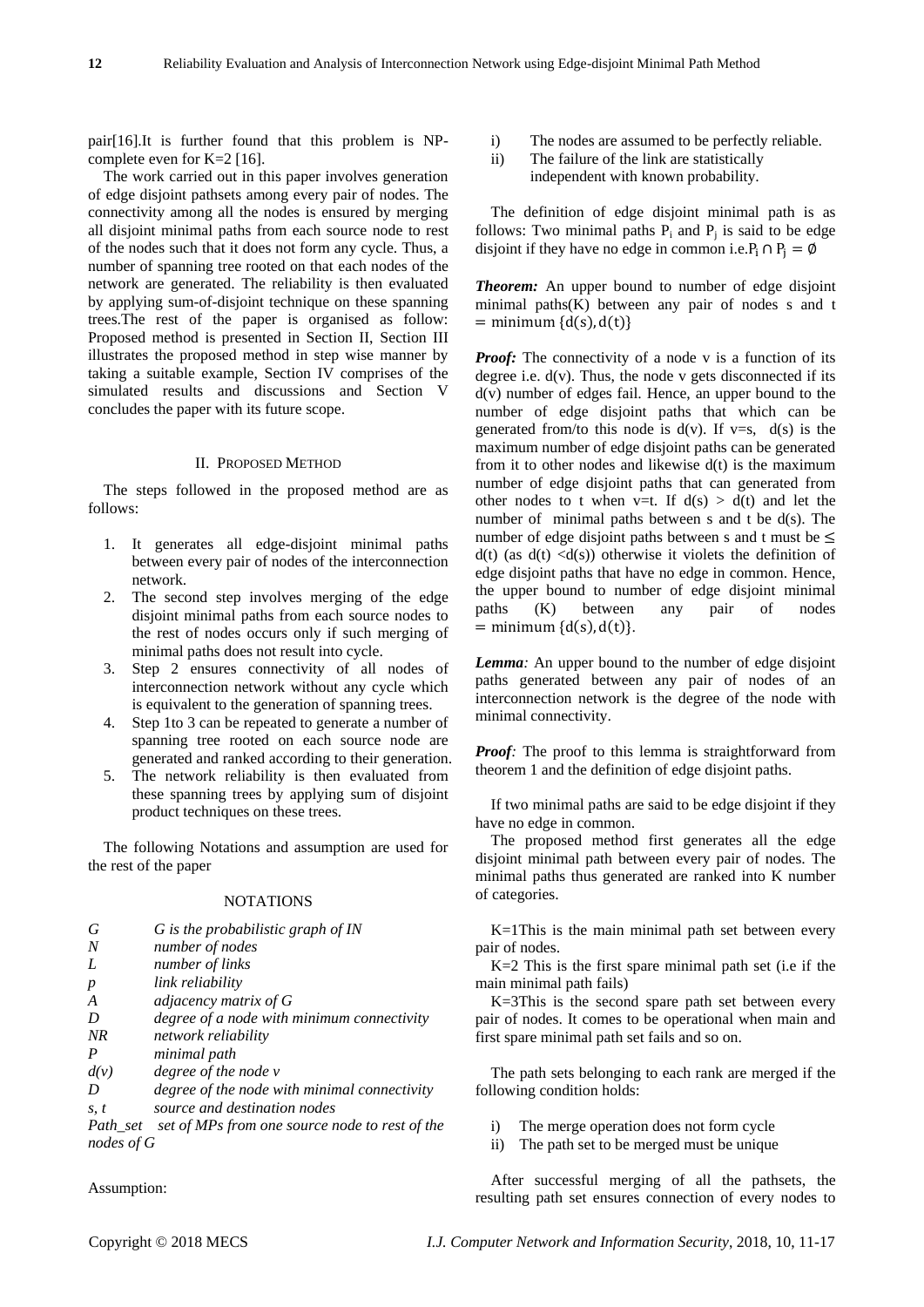other nodes without cycle which is equivalent to the generation of spanning tree. Thus K number of such path sets are generated. The network reliability Can be calculated using SDP method [3 ].

*A. Proposed Algorithm to compute the Network Reliability of Interconnection Network*

*[NR]= Network\_Rel\_Eval(G, N, L, p)*

*A=adjacency matrix (G)*

*T=A % %% Temporary storage of A* 

*D=*

*fori=1 to N*

*for j=1to N*

*k=1 %%% first generated minimal path between i and j* 

*if*( $i ≠ j$ )

*P(i,j)k=generate a path between nodes i and j T*=(*i*, $P(i,j)_{k}(2)$ )=0 %%% link is made as failed *by setting it to a value 0*

*T*= $(P(i,j)_{k}(2), i)=0$  %%% as graph is undirected *(for directed graph this line is not required)*

*k=k+1*

*while(True)*

```
P(i,j)k=Generate_Minimal_Path(i,j)
if(P(i,j)k=NULL)
        break
else
```

$$
T(i, P(i,j)_k(2))=0
$$
  

$$
T(P(i,j)_k(2), i)=0
$$

*end while end if*

*end for end for i=1*

*k=1 Path\_Set(i,k)= Null %%% Path\_set is initialized to null*

*end if*

*for k=1to D fori=1to N forj=1to N*  $if(i \neq j)$ 

> *if*  $cycle(Path\_Set(i,k)U$   $P(i,j)_k$ *)*=false %%% *checking whether the MP to be added results into cycle*

$$
Path\_set(i,k) = Path\_Set(i,k)UP(i,j)_k\}
$$

*end for %%%Path\_set contains all edge disjoint paths from node i to rest of the nodes representing the end for %%% spanning tree rooted on node i*

*end for*

*end if*

*%%%% Network reliability evaluation from the Path\_set i=1 k=1*

$$
\sum_{Rel=p}^{k-1} |P^{ath\_Set(I, I)}| + p^{|Path\_Set(I, 2)|} x (1-p) %% @{Path\_set} for
$$

*first node is treated differently for k= 1 to D fori=2 to N*  $\int R_K = P^{|Path\_Set(i,k)|} x (1-p)^k k \%$ %% rest paths are treated as *spare paths*

*end for Rel=Rel+Rk end for* 

#### *B. Complexity of the Proposed Algorithm*

The complexity of the proposed algorithm is presented below:

The proposed algorithm involves generation of all edge disjoint minimal path between every pair of nodes which takes a time of  $O(N^2)$ . The merging operation requires a worst case time complexity of O (DxN) which is less than  $O(N<sup>2</sup>)$ . Hence the running time of the proposed algorithm is found to be  $O(N^2)$ .

## III. ILLUSTRATION

The proposed method is illustrated by taking the following example:



Fig.1. An Example Network with 6 Number of Nodes and 9 Number of Links

The example network has 6 numbers of nodes and 9 number of links. The algorithm first generates all minimal paths between node 1 to the rest of the node. The step is repeated for each node as a source node. Thus, 12 number path sets are generated for the said network (Table1). For each case, two such paths are possible which are labelled as  $K=1$  and  $=2$ . The merging operation is performed on paths that belong to same label e.g. for node 1 {a, d, h, e, i} is generated for  $K=1$ . The results of such merging operation are the trees.

The generation of the minimal path set from first node i.e. 1 to rest of the nodes is explained below:

$$
Path\_set(1,1) = Null
$$

Path\_set  $(1,1)$  $=$  Path\_set  $(1,1)$  $∪ {d, h}$  since cycle(Path\_set (1, 1) ∪  ${d, h}$ )  $= false$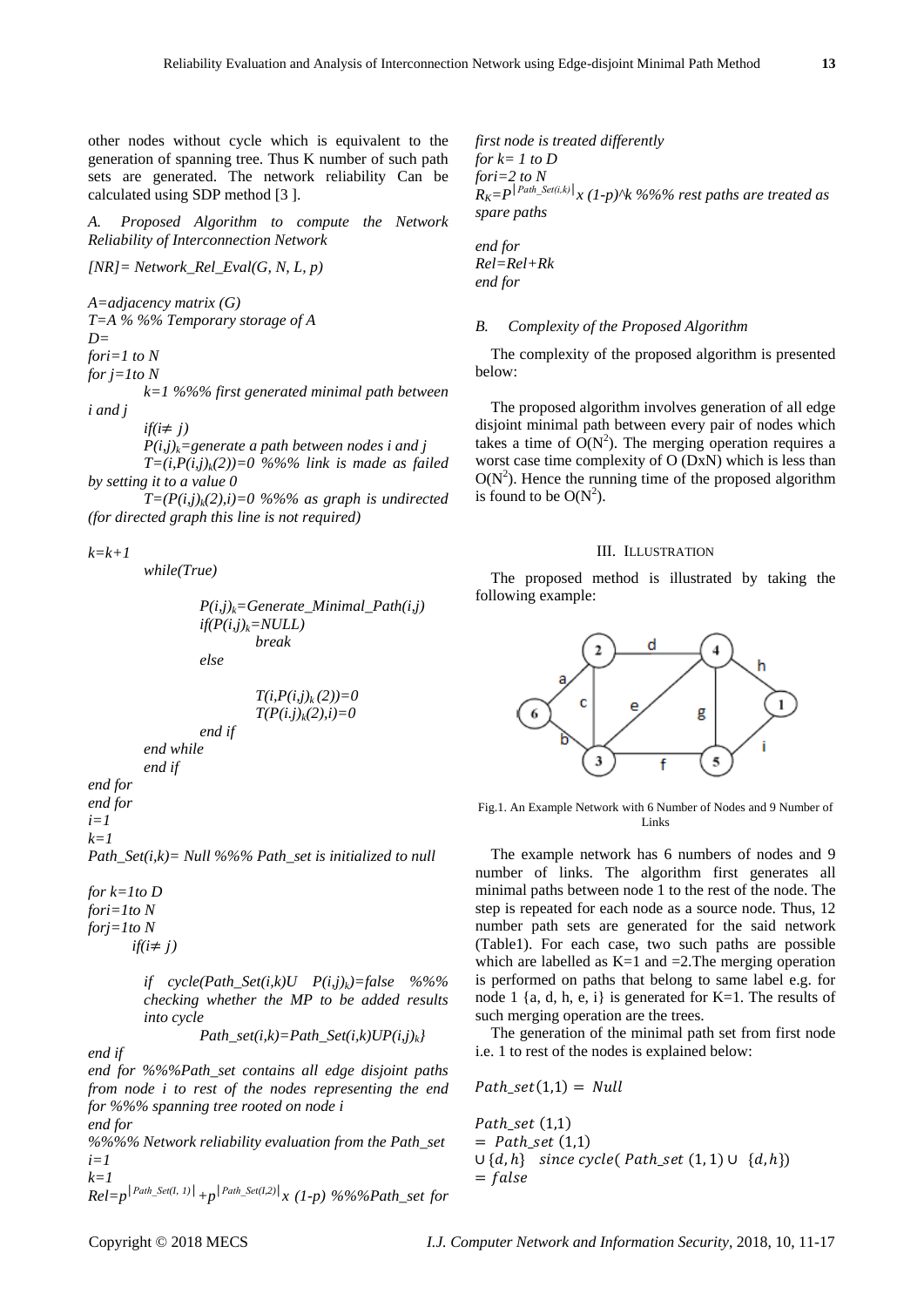$Path\_set(1,1) = Path\_set(1,1) \cup \{e,h\}$  $= \{d, h, e\}$  since cycle(Path\_set  $(1, 1) \cup \{e, h\}$ )  $= false$ 

 $Path set (1,1) = Path set (1,1) \cup \{h\} =$  ${d, h, e}$  since cycle( Path\_set (1,1)  $\cup$   $\{i\}$ ) = fasle  $Path\_set(1,1) = Path\_set(1,1) \cup \{i\} =$  ${d, h, e, i}$  since cycle( Path\_set (1,1)  $\cup$  {i}) = fasle

 $Path\_set(1,1) = Path\_set(1,1) \cup \{a, d, h\} =$  ${a, d, h, e, i}$  since cycle( Path\_set (1,1)  $\cup$  {i}) = fasle

| K     |               | Path_set $(i, k)$ |            |            |             |                     |
|-------|---------------|-------------------|------------|------------|-------------|---------------------|
|       | P(1,2)        | P(1,3)            | P(1,4)     | P(1,5)     | P(1,6)      | $i=1$               |
| $K=1$ | $\{d, h\}$    | $\{e, h\}$        | $\{h\}$    | $\{i\}$    | ${a, d, h}$ | ${a, d, h, e, i}$   |
| $K=2$ | ${c, f, i}$   | $\{f, i\}$        | ${g, i}$   | ${g, h}$   | ${b, f, i}$ | ${b, c, f, i, g}$   |
|       | P(2,1)        | P(2,3)            | P(2,4)     | P(2,5)     | P(2,6)      | $i=2$               |
| $K=1$ | $\{d, h\}$    | $\{c\}$           | $\{d\}$    | ${c, f}$   | ${a}$       | ${d, h, c, f, a}$   |
| $K=2$ | ${c, f, i}$   | $\{d, e\}$        | $\{c, e\}$ | $\{d, g\}$ | $\{b, c\}$  | ${c, f, i, e, b}$   |
|       | P(3, 1)       | P(3, 2)           | P(3, 4)    | P(3, 5)    | P(3, 6)     | $i=3$               |
| $K=1$ | $\{e, h\}$    | $\{c\}$           | $\{e\}$    | $\{f\}$    | $\{b\}$     | ${e, h, c, f, b}$   |
| $K=2$ | $\{f, i\}$    | $\{d, e\}$        | $\{c, d\}$ | ${e, g}$   | ${a, d, e}$ | $\{f, i, d, e, a\}$ |
|       | P(4, 1)       | P(4, 2)           | P(4, 3)    | P(4, 5)    | P(4, 6)     | $i=4$               |
| $K=1$ | $\{h\}$       | $\{d\}$           | $\{e\}$    | ${g}$      | $\{e, b\}$  | $\{d, h, e, b, g\}$ |
| $K=2$ | ${g, i}$      | $\{c, e\}$        | ${g, f}$   | $\{h, i\}$ | $\{d, a\}$  | ${g, i, e, c, a}$   |
|       | P(5, 1)       | P(5, 2)           | P(5, 3)    | P(5, 4)    | P(5, 6)     | $i=5$               |
| $K=1$ | $\{i\}$       | ${g, d}$          | $\{f\}$    | ${g}$      | $\{f, b\}$  | $\{i, g, d, f, b\}$ |
| $K=2$ | ${g, h}$      | $\{f, c\}$        | ${g, e}$   | $\{h, i\}$ | ${g,d,a}$   | ${a, d, h, b, f}$   |
|       | P(6, 1)       | P(6, 2)           | P(6, 2)    | P(6, 4)    | P(6, 5)     | $i=6$               |
| $K=1$ | $\{b, f, i\}$ | ${a}$             | $\{b\}$    | ${a, d}$   | $\{b, f\}$  | ${b, f, i, a, d}$   |
| $K=2$ | ${a, d, h}$   | $\{b, c\}$        | $\{a, c\}$ | ${b, e}$   | ${a, d, g}$ | ${a, d, h, c, g}$   |

Table 1. Edge Disjoint Minimal Paths between Every Pair of Nodes

All the path set generated each representing a unique spanning tree are presented in Table -2

$$
Rel = p5 + 6 \times (1 - p) \times p5 + 5 \times (1 - p)2 \times p5
$$

Considering the link reliability as 0.9, the network reliability is found to 0.9735 i.e.

$$
Rel = 0.9735
$$
 (for  $p = 0.9$ )

Table 2. Generation of Spanning Trees using the Proposed Algorithm

| S1.             | Path set (spanning tree) | Spanning trees in                                                                              | Rank |
|-----------------|--------------------------|------------------------------------------------------------------------------------------------|------|
| no              |                          | disjoint form                                                                                  |      |
| -1              | ${a,d,h,e,i}$            | ${a,d,h,e,i}$                                                                                  |      |
| 2               | $\{b, c, f, i, g\}$      | $\{\bar{e}, \bar{b}, \bar{c}, \bar{f}, \bar{i}, \bar{g}\}$                                     | 2    |
| $\overline{3}$  | ${d, h, c, f, a}$        | $\{\bar{\iota}, a, c, d, h, f\}$                                                               |      |
| $\overline{4}$  | $\{c, f, i, e, b\}$      | $\{\bar{a}, \bar{h}, b, c, e, f, i, \}$                                                        | 2    |
| $\overline{5}$  | $\{e, h, c, f, b\}$      | $\{\bar{\alpha},\bar{b},\bar{c},\bar{e},\bar{f},\bar{h},\}$                                    |      |
| 6               | $\{f, i, d, e, a\}$      | ${b, h,a, d, e, f, i}$                                                                         | 2    |
| $7\phantom{.0}$ | $\{d, h, e, b, g\}$      | $\{\overline{a}, b, d, e, g, h\}$                                                              |      |
| 8               | ${g, i, e, c, a}$        | $\{\bar{\mathsf{b}},\bar{\mathsf{d}},\mathsf{a},\mathsf{c},\mathsf{e},\mathsf{g},\mathsf{i}\}$ | 2    |
| 9               | $\{i, g, d, f, b\}$      | $\{\bar{e}, b, d, f, g, i\}$                                                                   |      |
| 10              | {a, d, h, b, f}          | $\{\bar{g}, \bar{t}, a, b, d, f, h\}$                                                          | 2    |
| 11              | ${b, f, i, a, d}$        | $\{h, a, b, d, f, i\}$                                                                         |      |
| 12              | ${a, d, h, c, g}$        | $\{f,\overline{t},a, d, h, c, g\}$                                                             | 2    |

# IV. RESULTS AND DISCUSSION

### *A. Comparison and Validation of the Proposed Method*

In order to ensure the correctness of the proposed method, the network reliability computed by the proposed method is validated against the standard method [15] for the set of benchmark networks. The validated results along with the no. of spanning trees used are presented in the table 1. From this table, it is quite apparent that the proposed method is able to evaluate the network reliability of the said network with a tolerable discrepancy while using very less no. of spanning trees in comparison to all possible spanning trees.

## *B. Network Reliability Evaluation of Regular Interconnection Network*

The proposed method is applied on different types of interconnection network viz. Regular network, Irregular network, communication network etc.

| Sl. No | <b>Network</b> | Network reliability | Network reliability | Number of spanning      | % of error           |      |
|--------|----------------|---------------------|---------------------|-------------------------|----------------------|------|
|        |                | Computed by         | Computed by         | trees                   |                      |      |
|        |                | method $[15]$       | Proposed method     | Used by Proposed method | Maximum Possible no. |      |
|        | 6N9L           | 0.9932              | 0.9749              | 18                      | 81                   | 1.83 |
|        | 7N10L          | 0.9722              | 0.9275              | 14                      | 96                   | 4.47 |
|        | 8N11L          | 0.9696              | 0.9360              | 16                      | 168                  | 3.36 |
|        | 8N12L          | 0.9711              | 0.9412              | 18                      | 247                  | 2.99 |
|        | 8N13L          | 0.9919              | 0.9742              | 20                      | 576                  | 1.77 |
| 6.     | 9N14L          | 0.9701              | 0.9288              | 18                      | 647                  | 4.13 |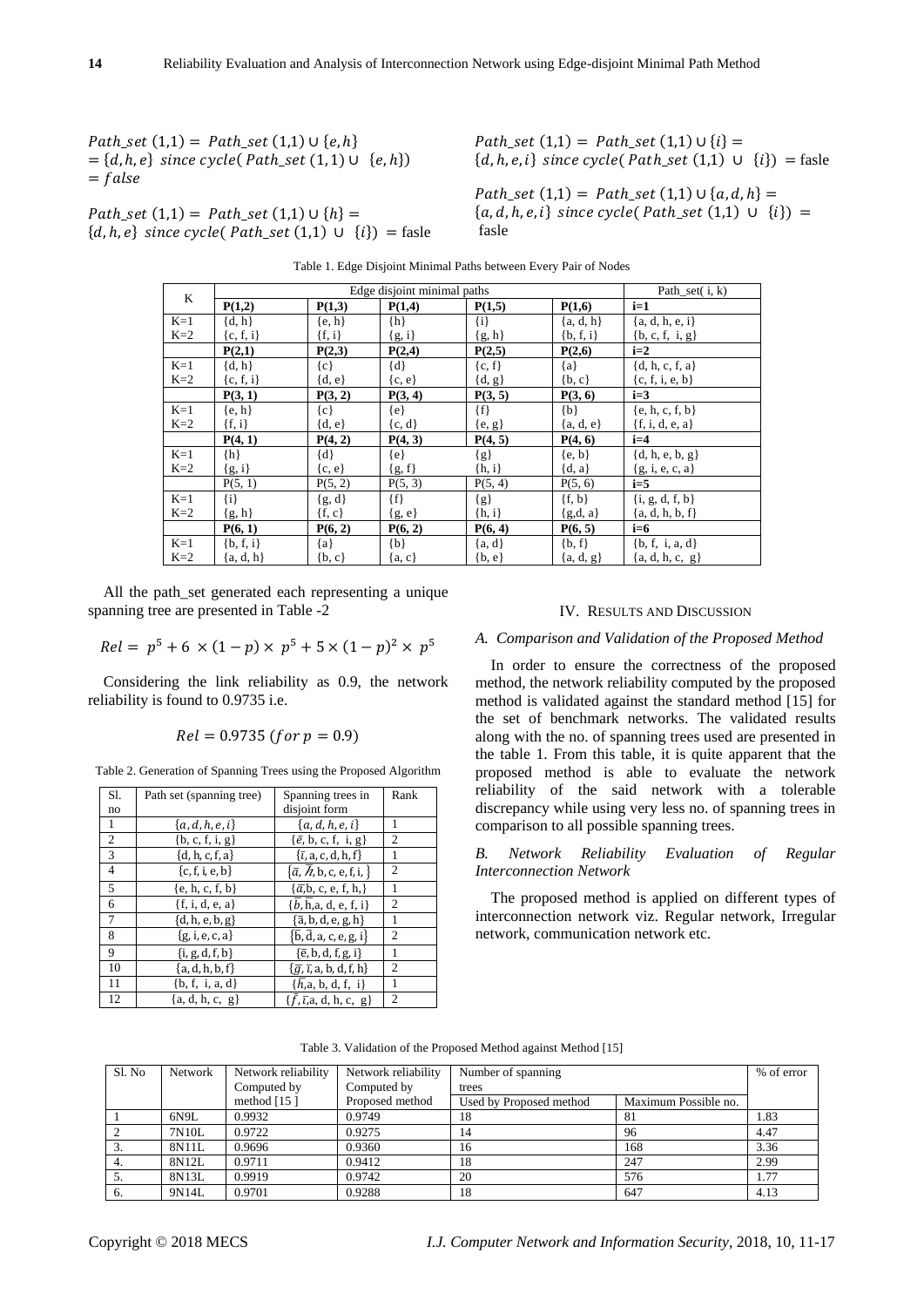The value of network reliability evaluated along with the path set for this type of interconnection network are presented in table-4 by varying input link reliability from 0.1 to 0.9. From this table the following facts can be observed.

- i) The mesh network with a reliability of 0.59 is highly unreliable among the aforesaid network
- ii) CC, VHC, THC are found to have the same value of network reliability which is greater than the network reliability of hypercube .This may be due to the reason that all those variation have the same number of nodes and links with different layout. The folded hypercube with four more number of links provide more reliability value than its variation discussed earlier.
- iii) 2-D Torus with 16 nodes provides better reliability values than hypercube due to higher degree of connectivity among communicating nodes.

Time dependent reliability analysis of the said interconnection network is performed by plotting their network reliability against the mission time (t) in hours under link failure rate, where link failure rate  $(\lambda)$  can be define as follows:

 $p(t) = exp^{-\lambda t}$ . The link failure rate is set to a value of 0.01.



Fig.2. Comparison of Network Reliability of some Regular IN under Link Failure Rate

Table 4. Network Reliability Computed by the Proposed Method for some Regular IN

| Sl. | p   | HC     | VH     | CC     | <b>THC</b> | <b>FTH</b> | <b>FH</b> | Mesh   | Torus  |
|-----|-----|--------|--------|--------|------------|------------|-----------|--------|--------|
| No. |     |        |        |        |            |            |           |        |        |
|     | 0.1 | 0.0192 | 0.0279 | 0.0279 | 0.0279     | 0.1244     | 0.1244    | 0.0000 | 0.1017 |
| 2   | 0.2 | 0.0737 | 0.1032 | 0.1032 | 0.1032     | 0.2781     | 0.2781    | 0.0003 | 0.2120 |
|     | 0.3 | 0.1584 | 0.2136 | 0.2136 | 0.2136     | 0.4380     | 0.4380    | 0.0024 | 0.3343 |
| 4   | 0.4 | 0.2680 | 0.3467 | 0.3467 | 0.3467     | 0.5882     | 0.5882    | 0.0102 | 0.4667 |
|     | 0.5 | 0.3967 | 0.4907 | 0.4907 | 0.4907     | 0.7188     | 0.7188    | 0.0313 | 0.6033 |
| 6   | 0.6 | 0.5379 | 0.6341 | 0.6341 | 0.6341     | 0.8246     | 0.8246    | 0.0778 | 0.7344 |
|     | 0.7 | 0.6841 | 0.7656 | 0.7656 | 0.7656     | 0.9043     | 0.9043    | 0.1681 | 0.8480 |
| 8   | 0.8 | 0.8256 | 0.8750 | 0.8750 | 0.8750     | 0.9587     | 0.9587    | 0.3277 | 0.9320 |
| 9   | 0.9 | 0.9478 | 0.9537 | 0.9537 | 0.9537     | 0.9899     | 0.9899    | 0.5905 | 0.9780 |

Table 5. Network Reliability of fully Connected IN

| Sl.            | G(N,L)    | No. of spanning trees         |          | Total no. of edge                | Network     | CPU time to              | CPU time                |
|----------------|-----------|-------------------------------|----------|----------------------------------|-------------|--------------------------|-------------------------|
| No.            |           | $\cdot$<br>used by<br>maximum |          | Disjoint Paths<br>generated from | reliability | generate all<br>possible | required by<br>proposed |
|                |           | possible                      | proposed | each node to the                 |             | spanning                 | method                  |
|                |           |                               | method   | rest of nodes                    |             | trees                    |                         |
|                | G(3,3)    | 3                             | 3        | 12                               | 0.99        | 0.0109                   | 0.012                   |
| $\overline{2}$ | G(4,6)    | 16                            | 12       | 36                               | 0.99        | 0.1147                   | 0.022                   |
| 3              | G(5,10)   | 125                           | 20       | 80                               | 0.99        | 0.7489                   | 0.0495                  |
| 4              | G(6,15)   | 1296                          | 30       | 150                              | 0.99        | 56.5741                  | 0.0895                  |
| 5              | G(7, 21)  | 16807                         | 42       | 252                              | 0.99        | 121.6098                 | 0.1580                  |
| 6              | G(8, 28)  | 262144                        | 56       | 392                              | 0.99        | 364.1097                 | 0.1872                  |
|                | G(9, 36)  | 4782969                       | 72       | 576                              | 0.99        | 710.8720                 | 0.2458                  |
| 8              | G(10, 45) | 100000000                     | 90       | 810                              | 0.99        | 10761.9651               | 0.3408                  |

The Time dependent analysis (Fig.2) of said IN reveals observations similar to Table-4. The network reliability of FH is found to be around 0.6 even after 500 working hours while this value decreases to below 0.2 during 1000 working hours. The network reliability of other INs after 500 working hours are 0.4 (for Torus), 0.35(for CC), 0.25(for HC) and 0.15 (for Mesh) while those of these INs are below 0.1. Hence, FH is considered to be the mostsuitable interconnection network in terms of the reliability point of view.

# *C. Network Reliability Evaluation of Fully Connected Network*

The network reliability of fully connected network with nodes varying from 3 to 10 is calculated and presented in Table. The maximum possible no. of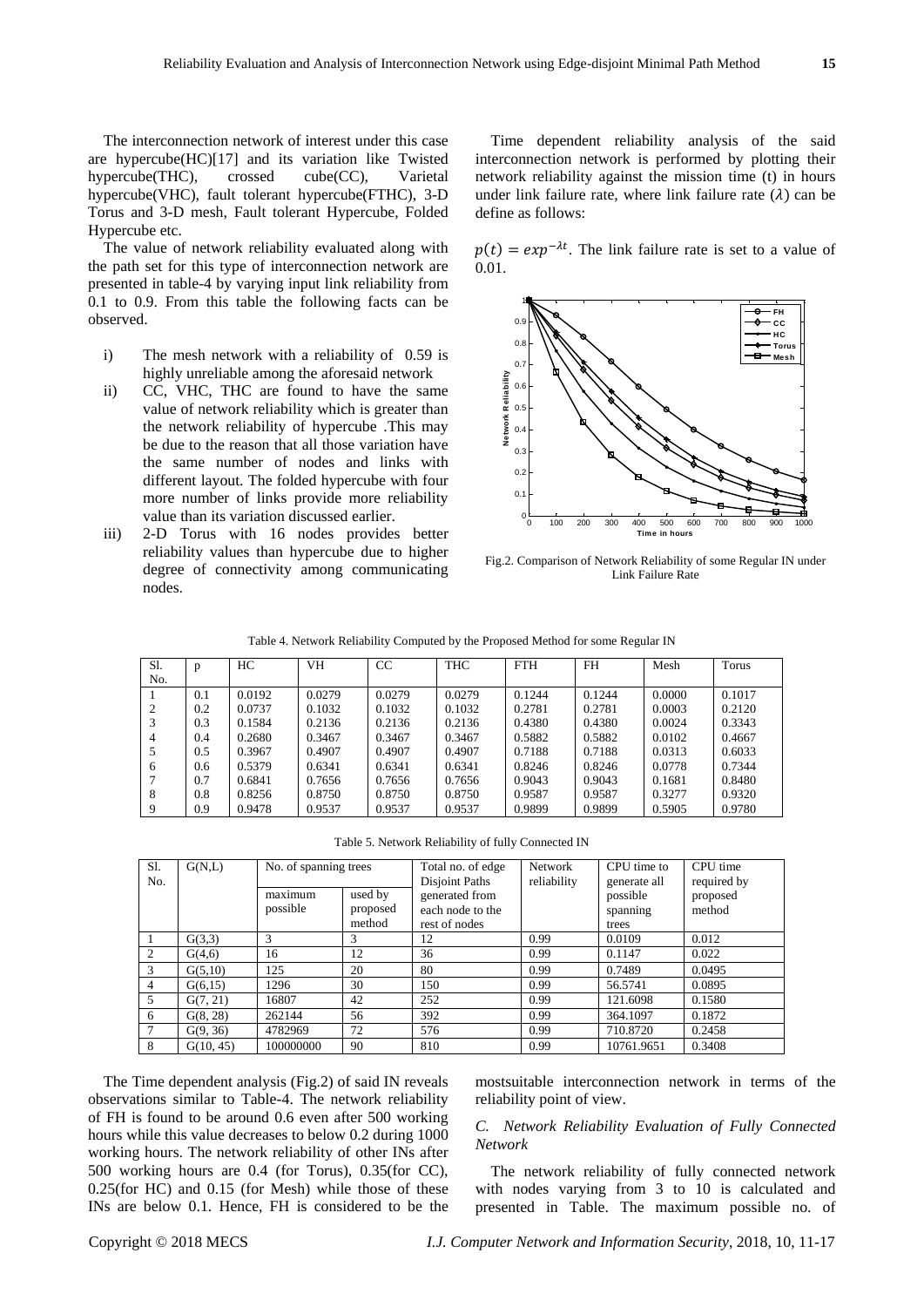spanning trees that can be generated along with the time required to generate them are presented in  $3<sup>rd</sup>$  and  $7<sup>th</sup>$ column of this table. Column 4 shows thetotal no. of edge disjoint paths generated from each node to the rest of the nodes. From this table, it can be observed that the no. of spanning trees used by the proposed method is very less in contrast to the actual required which saves CPU time to a greater extend.

#### V. CONCLUSION

This paper proposes a new method to compute the network reliability of interconnection networks considering very less number of spanning trees. The simulated results obtained from the proposed method are validated against an existing method of same interest. This has been observed from this validation that the proposed method estimates the network reliability of a set of bench mark networks with a maximum of 5% of error while considering very less number of spanning trees in reliability evaluation. The reliability of some regular interconnection networks viz, hypercube, crossed cube, folded hypercube, mesh and torus have been evaluated and analysed. Folded hypercube provides a very high reliability value while mesh provides the least reliability values under same working environment. Network reliability of full connected networks are evaluated varying size from 6 to 10. The results show that there is remarkable saving of CPU time to compute the network reliability of these networks in contrast to the actual no. of spanning trees required. The work carried out in this paper can be extended further to evaluate network reliability of very large sized networks with nodes having different connectivity.

#### **REFERENCES**

- [1] K. B. Mishra, New Trends in System Reliability Evaluation, The Netherlands: Elsevier Science Publishers B.V., 1993.
- [2] C R Tripathy, R K Dash, A New Fault-tolerant Interconnection Topology for ParallelSystems, Journal of The Institution of Engineers, (India), Computer Division, vol. 89, pp 83, 2008.
- [3] M. Wilson, "An improved minimizing algorithm for sum of disjoint products," *IEEE Trans. Reliability*, vol. 39, no. 1, pp. 42–45, Apr. 1990.
- [4] S. Soh and S. Rai, "Experimental results on preprocessing of path/cut terms in sum of disjoint products technique," *IEEE Trans. Reliability*, vol. 42, no. 1, pp. 24–33, Mar. 1993.
- [5] *A.* Gebre and J. E. Ramirez-Marquez, "Element substitution algorithm for general two-terminal network reliability analysis," *IIE Trans.Operation Engineering*, vol. 39, pp. 265–275, 2007.
- [6] M. Rebaiaia, D. Ait-Kadi, A. Merlano "A Practical Algorithm for Network Reliability Evaluation Based on the Factoring Theorem – A Case Study of a Generic Radiocommunication System", *Journal of Quality Vol. 16, No. 5, pp.* 323, 2009.
- [7] M. Yeh, S. Lu, and S. Kuo, "OBDD-based evaluation of k-terminal network reliability," *IEEE Trans. Reliability*, vol. 51, no. 4, pp. 443–451, 2002.
- [8] G. Hardy, C. Lucet, and N. Limnios, "k-terminal network reliability measures with binary decision diagram," *IEEE Trans. Reliability*, vol. 56, no. 3, pp. 506–515, 2007.
- [9] S. K. Chaturvedi and K. B. Misra, "An efficient multivariable inversion algorithm for reliability evaluation of complex systems using path sets," *International Journal of reliability, Quality and Safety Engineering*, vol. 9, no. 3, pp. 237–259, 2002.
- [10] W. Yeh, "A simple Heuristic Algorithm for Generating All Minimal Paths," *IEEE Trans. Reliability*. vol. 56, no. 3, pp. 488-494, 2007.
- [11] Alexandru O. Balan and Lorenzo Traldi "Preprocessing MinPaths for Sum of Disjoint Products" IEEE Transactions on Reliability, vol. 52, no. 3, pp 289-295, 2003.
- [12] S. Y. Kuo, F. Yeh, and H. Y. Lin, "Efficient and Exact Reliability Evaluation for Networks with Imperfect Vertices" IEEE Transactions on Reliability, vol. 56, no. 2, 2007.
- [13] J.Park, "All-Terminal Reliability Analysis of WirelessNetworks of Redundant Radio Modules", IEEE Internet of Things Journal, vol. 3, no. 2, pp-219, 2016.
- [14] L. Wei and L. Jie, "An improved cut-based recursive decomposition algorithm forreliability analysis of networks", Earthquake Engineering and Engineering Vibration vol. 11, no.1, 2012.
- [15] R. Mishra, S. K. Chaturvedi "A Cutsets-Based Unified Framework to Evaluate Network Reliability Measures", IEEE Transactions on Reliability, Vol. 58, No. 4, 2009.
- [16] T. E. TZoreff, "The disjoint shortest paths problem", Discrete Applied Mathematics, vol. 85, pp. 113- 138, 1998.
- [17] D. Wang, A Low-Cost Fault-Tolerant Structurefor the Hypercube, The Journal of Supercomputing, 20, 203– 216, 2001.

#### **Authors' Profiles**



**Ranjan Kumar Dash** He received the MCA degree from F.M. University in 2001. He got his Ph.D. in Computer Science from Sambalpur University in the year 2008. He is now working as Associate Professor, Department of CSA, College of Engineering & Technology, Bhubaneswar, Orissa. His research areas

are Reliability of parallel & distributed system, Analysis of & Design of algorithm.He has more than 30 publications in different national and international Journals and Conferences. One of the students has been awarded with the Ph.D. degree under his supervision and other five are still working under him.



**Mr. Deepak Kumar Panda** He received his M. Tech. Degree from Utkal University, Bhubaneswar in the year 2008. He is currently a research scholar under SOA, University, Bhubaneswar, Odisha. His research area is Reliability evaluation and analysis of Interconnection Network.